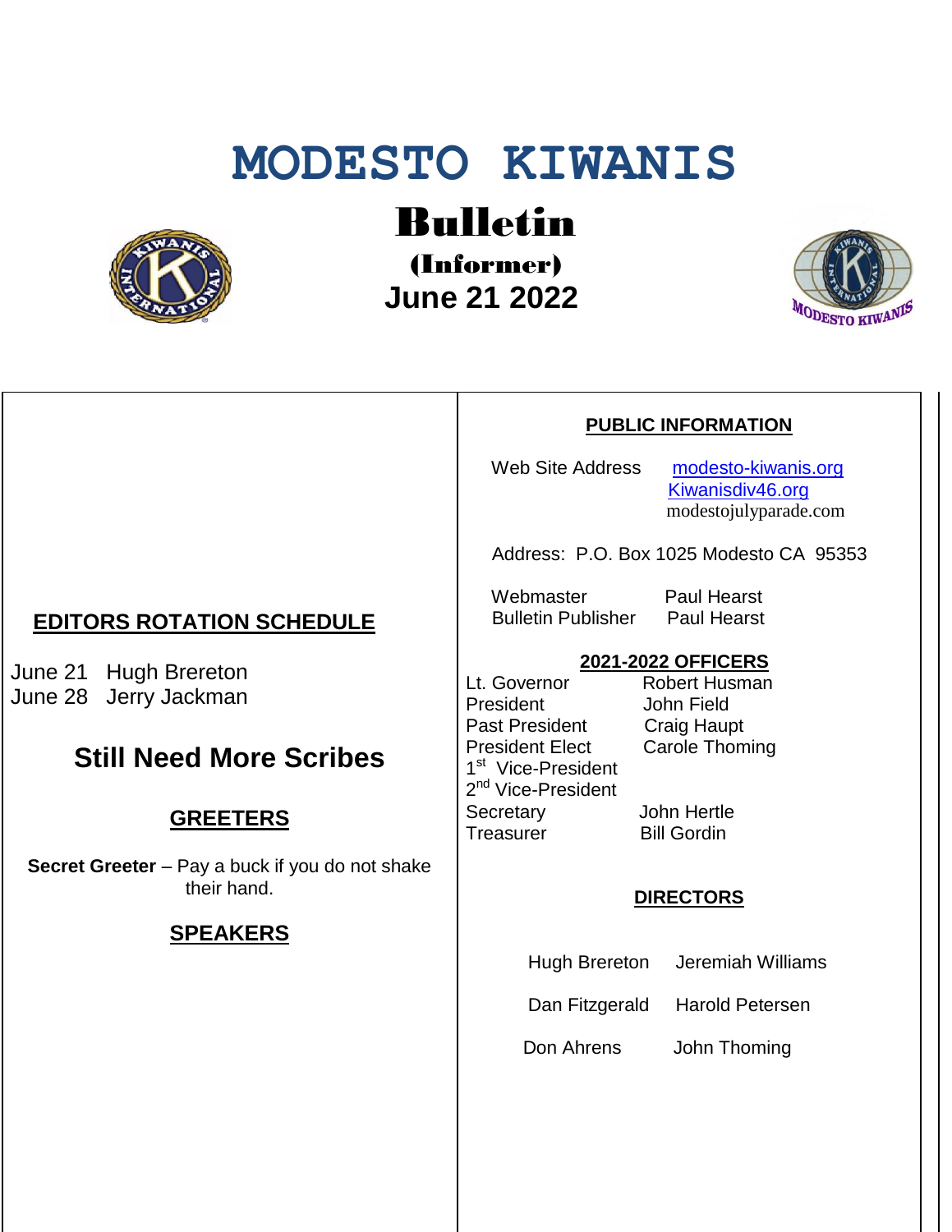- *1.* Prayer: **Jeremiah Williams** Pledge: **John Field** Song: **Hal Petersen**
- 2. Barricade Committee for 4th of July Parade

-Chair: **Dan Fitzgerald**

-assistant: **Hugh Brereton**

-members: **Jerry Jackman**, SeaScouts, **Don Ahrens** -If you would like to join us, meet at the "Parade Reviewing Stand" across from the Old Post Office at about 8:00 a.m. on July 4th

*-*we have a "run through" sooner led by Dan, who will contact us as to time and date.

3. Due to labor shortages, etc., there may not be a radio station at the Parade. **Jeremiah** says he got the "chairs" for the Reviewing stand as an "in-kind" donation by Party Rentals. Super! Entries continually coming in

4. Graffitti Parade last weekend was a huge success, along with the Show itself. Significant sum to the community raised and allocated by the North Modesto Kiwanis Club.

5. Our three new members may, if all goes well, be inducted at next Tuesday's (June 28th) general meeting at noon They are: 1) **Michael Houston**, 2) **Kevin Scott**, and 3**) Jeff Laugero**. Each will be encouraged to give us some information as to their family, job, hometowns, personal interests, etc.. *WELCOME to Kiwanis* !

6. **Jerry Jackman's** grand-daughter from the Czech Republic is to visit him and Sandy here very soon. He is rightly proud. Should be a great family time.

**-Jerry's** "newish" van needed new brakes, having had 18,000 miles on it since fairly recently purchased by **Jerry**. He did the work himself, the editor understands, taking about 7.5 hours for the total project.

7. **Michael Houston,** a Deputy Stanislaus District Attorney, says the new courthouse is to open soon. The building is quite a walk from the D.A.'s office, and they carry a number of cases back and forth from court. Hopefully that will be addressed soon. But there are lots of protective clear plastic partitions to protect the Judges, clerks,